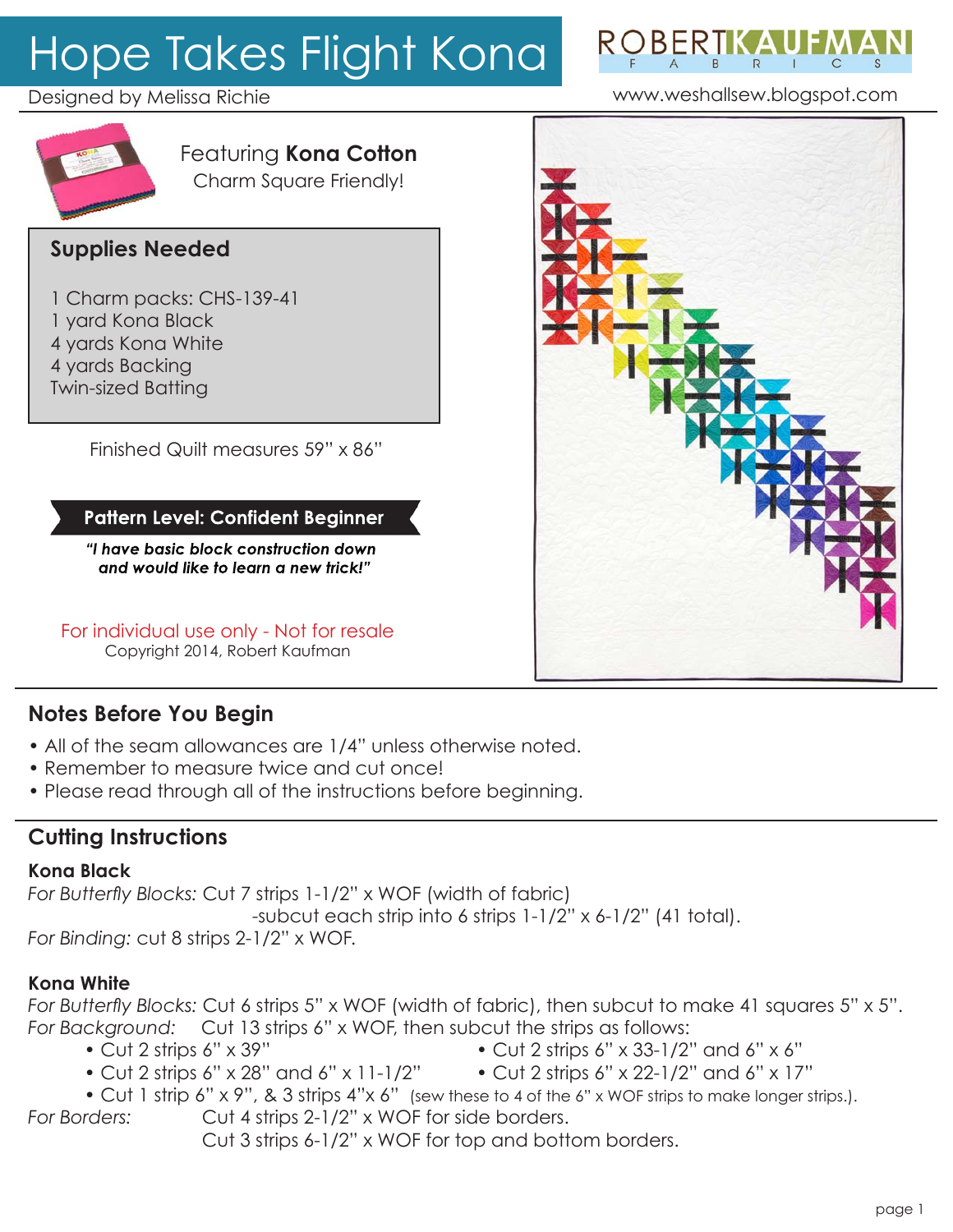# **Sewing Instructions**

#### **Step 1: Prepare the Charms**

• Cut a white 5" charm in half diagonally, from corner to corner, but keep the two halves together.

#### **Step 2: Make the Wings**



•Place the sewn charm on your cutting mat *with the cut on the horizontal plane.* Then place your ruler from the top corner to the bottom corner, across the vertical plane, and cut through both layers.

Cut is horizontal

• Pair a colored 5" charm with one set of white triangles, right sides together, and then sew them together with a scant 1/4" seam around all four sides.

•You will end up with two triangles that, once opened up and pressed, become the wings. Press seam allowances toward background fabric.









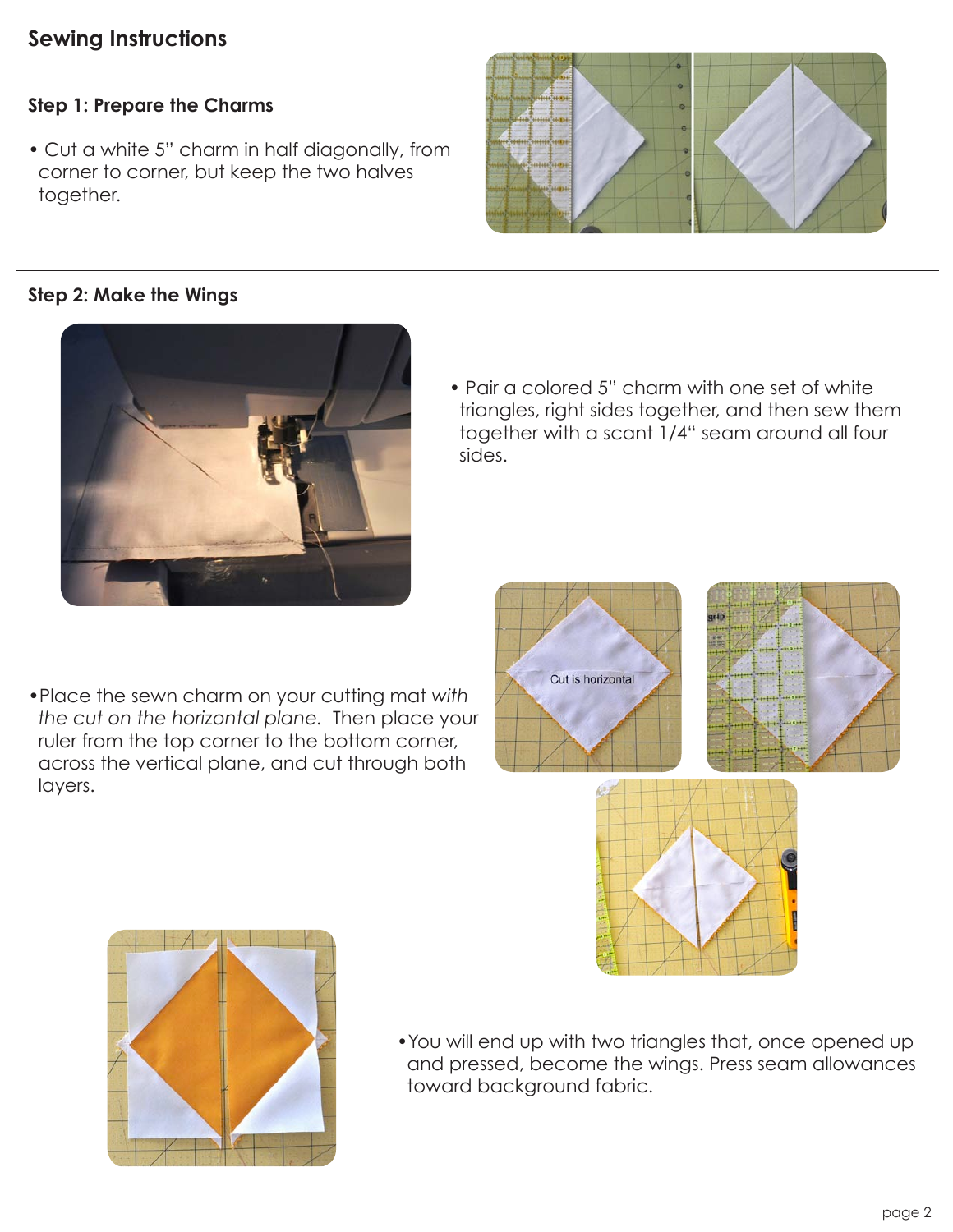

• Trim each wing section to 2-3/4" x 6-1/2" in preparation for attaching to the black body. You want to trim it on the point of the wing .

*You can see these starting to look more like wings and less like triangles after this step.*

#### **Step 3: Attach the Body**

- Sew a 1-1/2" x 6-1/2" black strip to each wing, and press the seams toward the black.
- Trim block to 6" x 6".



## **Repeat steps 1-3 to make 41 blocks.**

#### **Step 4: Sew Sets of Butterflies**



• Refer to the quilt diagram (in Step 5) and you'll see that each column of the quilt contains a vertical row of 4 or 5 butterflies. Choose which butterflies you want to pair together (the fun part!), and then sew the butterflies together in a column, remembering to alternate the direction of the block.

*From this point forward, it is best to press seams open to reduce the bulk when you nest the seams from the butterflies together.*

• Sew butterflies into 10 sets (with 5 butterflies in the first column and 4 in the rest).